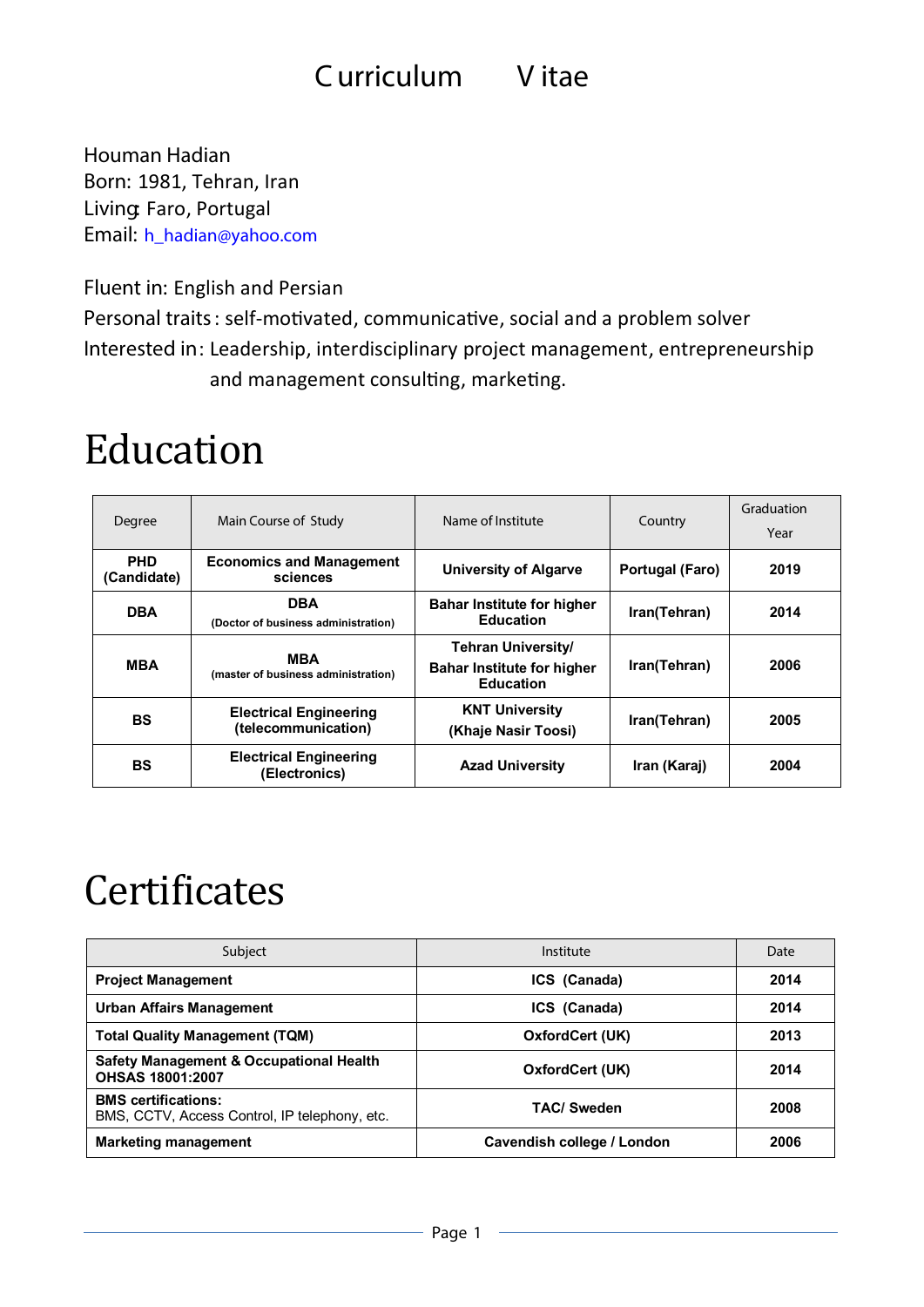# Work Experience

#### **Companies and Positions**

| <b>Job Title</b>                               | Company                                                         | <b>Duration</b>  |            |                                                                                                     |
|------------------------------------------------|-----------------------------------------------------------------|------------------|------------|-----------------------------------------------------------------------------------------------------|
|                                                |                                                                 | <b>From</b>      | Τo         | <b>Description</b>                                                                                  |
| <b>Project Management</b><br><b>Consultant</b> | <b>Faratarh Consulting</b><br><b>Engineers</b>                  | <b>Sep-2006</b>  | <b>Now</b> | <b>Consulting Engineers</b>                                                                         |
| <b>Founder and Chief of</b><br>the Board       | <b>ICM</b> (Intelligent<br><b>Convention Makers)</b><br>Company | Apr-2007         | <b>Now</b> | <b>Founder of an Engineering</b><br><b>Company in BMS field and</b><br>designing Convention Centers |
| <b>Senior Consultant</b>                       | Sepideh Kavir Mfg, Co                                           | Dec-2016         | <b>Now</b> | <b>Manufacturing Company</b>                                                                        |
| <b>Acting CEO</b>                              |                                                                 | May-2015         | Dec-2016   | (PVC Foam Boards and Hollow<br>sheets)                                                              |
| <b>Senior Marketing</b><br><b>Consultant</b>   | Kashan Calcium<br><b>Carbonate Mfg, Co</b>                      | <b>July-2015</b> | Dec-2016   | <b>Biggest Manufacturer of</b><br>precipitated calcium carbonate<br>in Middle- East.                |
| Deputy of Technical &<br><b>Executive</b>      | ParsTaksan/<br>(Tehran Municipality)                            | May- 2012        | Oct-2014   | revival of the old urban<br>territories. (more than 400,000<br>Sqm Projects)                        |
| <b>Project manager</b>                         | <b>TCI Housing</b><br>Company                                   | Aug-2009         | May- 2012  | <b>A construction Company</b>                                                                       |
| <b>Founder and Chief of</b><br>the Board       | <b>Saman Pay Alvand</b>                                         | Mar-2007         | Aug- 2011  | Founder of a manufacturing<br><b>Company in constructional</b><br>materials.(Artificial Stone)      |

#### **Projects**

| <b>Project Name &amp; Description</b>                                     | <b>Employer</b>                                                     | <b>Title &amp; Duties</b>                                                                                     |
|---------------------------------------------------------------------------|---------------------------------------------------------------------|---------------------------------------------------------------------------------------------------------------|
| revival of the old urban territories.<br>(more than 400,000 Sqm Projects) | <b>Renovation Organization of</b><br><b>Tehran Municipality</b>     | Deputy of Technical & Executive<br>(responsible of the 8 major Urban<br>Projects, with the budget of 150 M\$) |
| <b>IKIA Airport Terminal No 2 (Tehran)</b>                                | <b>Rah Shahr Consulting</b><br>Engineers /Nikken Sekki Japan        | <b>Senior Advisor</b>                                                                                         |
| <b>Kish International Convention Center</b>                               | Kish free zone organization                                         | consultant and Senior Advisor                                                                                 |
| Embassy of Japan In Iran (Tehran)                                         | <b>Faratarh Consulting Engineers</b><br>/ Sakakura Associates Japan | <b>Project Manager Consultant</b>                                                                             |
| <b>Shahrvand Hyper Markets</b><br>(29 Markets) (Tehran)                   | Shahrvand                                                           | consultant and Senior Advisor                                                                                 |